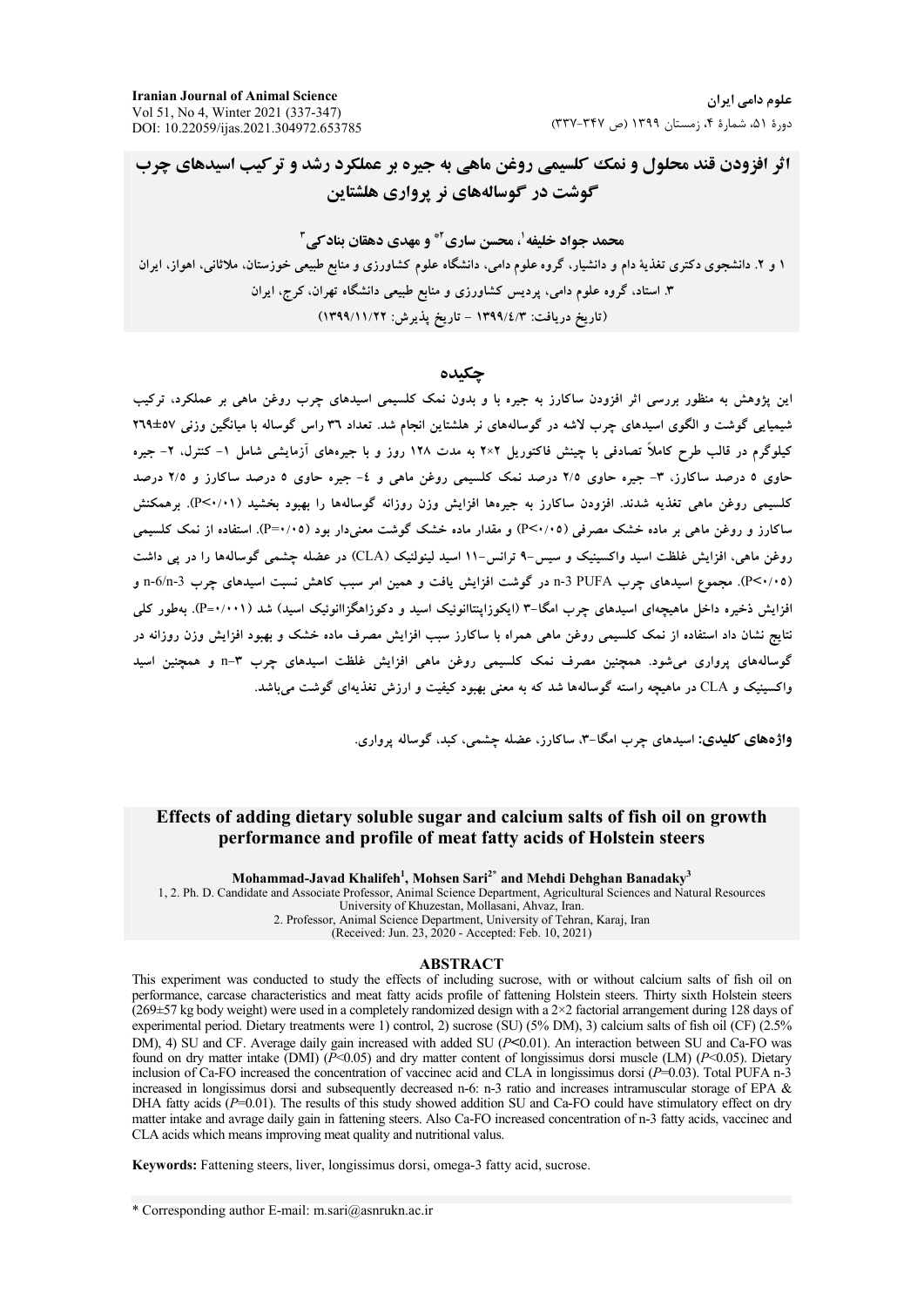کاهش مصرف خوراک یکی از مشکلات معمول مکمل کردن جیرهها با سطح بالای روغن ماهی است (Wistuba et al., 2006). كزارش شده است كه الكوى كربوهيدرات جيره و pH شكمبه مى توانند پاسخ عملکردی حیوان به مکمل چربی و نیز زیستهیدروژنهشدن شکمبهای را تحت تأثیر قرار دهند Pirondini et al., 2015; AbuGhazaleh & Jenkins, ) 2004). پیشنهاد شده است بهدلیل حساسیت باکتریهای سلولایتیک به شرایط اسیدی، pH شکمبه برای حداکثرشدن تولید اسید رومینیک، بالای ۶ حفظ شود (Martin & Jenkins, 2002). نشان داده شده است که تغییر مسیر طبیعی بیوهیدروژناسیون در زمانی که نشخوار كنندگان با جيره حاوى كنسانتره بالا و فيبر پايين تغذیه میشوند، همزمان با کاهش pH شکمبه رخ مي دهد (Griinari & Bauma, 1999).

استفاده از جیرههایی با نشاسته بالا در مناطق خشک و نیمه خشک که با کمبود علوفه مواجه هستند در انتهای دوره پروار، رویهای معمول است. جیرههایی با نشاسته بالا بهویژه در صورتی که منبع تامین نشاسته از دانه جو باشد می تواند موجب بروز ناهنجاریهای گوارشی مرتبط با افت pH شکمبه در حیوانات پرواری شود. قندها، کربوهیدراتهای محلول در آب بوده که به سادگی در شکمبه تخمیر میشوند. با وجود تأثیر منفی کربوهیدراتهای سریع تخمیر بر pH شکمبه، قندها در غلظت مناسب، نه تنها سبب كاهش pH شكمبه نمی شوند، بلکه می توانند متعادل نمودن pH شکمبه و حتى افزايش آن را به دنبال داشته باشند. اين تغييرات ناشی از تغییر در جمعیت میکروبی شکمبه عنوان شده است، به گونهای که افزایش ثبات محیط شکمبه با بالاتربودن pH وكاهش پروپيونات، سبب تحريك عملکرد گونههای تخمیرکننده فیبر و افزایش قابلیت Penner & Oba, 2009; میشود Penner & Oba, 2009; ) Firkins, 2010). بنابراين جايگزين بخشي از نشاسته غلات با قند محلول در جیرههای پرکنسانتره می تواند به عنوان یک راهبرد تغذیهای مورد توجه قرار گیرد. در مطالعات مختلف، تغذيه جيرههاى با قند بالا باعث افزایش مصرف ماده خشک، غلظت بوتیرات در شکمبه و توليد چربي شير شده است (Oba, 2011). اگرچه

مقدمه

گوشت قرمز یک منبع مهم مواد مغذی از اسیدهای آمینه ضروری، ویتامینها، مواد معدنی و اسیدهای چرب میباشد که میتواند تأثیر قابلتوجهی بر سلامت انسان داشته باشد (Bessa et al., 2005). تغذیه مهمترین عاملی است که می تواند اسیدهای چرب گوشت ,ا تحت تأثیر قرار دهد (Wolf et al., 2018). تغییر در ترکیب اسیدهای چرب گوشت بهمنظور تولید گوشتی با مقادیر کمتر اسیدهای چرب اشباع و سطوح بالاتر اسیدهای چرب بلند زنجیر با چند پیوند دوگانه، موضوعی است که میتواند سلامت افرادی که بهطور پیوسته از گوشت قرمز استفاده می کنند را تحت تأثیر قرار دهد (Ponnampalam et al., 2015). به دليل سودمندی قابل توجه اسیدهای چرب بلند زنجیر امگا-۳، روغن ماهی از جمله منابعی است که پیوسته در مطالعات تغذيهاي مورد توجه بوده است.

گزارش شده است که لیپولیز و زیستهیدروژنه شدن اسیدهای چرب ایکوزاینتاانوئیک اسید ( ,EPA C20:5n-3) و دکوزاهگزاانوئیک اسید ( DHA; C22:6n-3) با افزایش عرضه روغن ماهی در مقایسه با روغن سویا، کاهش مییابد که این خود به افزایش جریان دئودنومی این اسیدهای چرب و افزایش امکان ذخیرهشدن آنها در محصولات نشخوارکنندگان منتهی می شود. علاوه براین، اسیدهای چرب غیراشباع با چند پیوند دوگانه، بهویژه DHA موجود در روغن ماهی نهتنها به مقدار بیشتری از زیستهیدروژنه شدن شکمبهای فرار مى كنند بلكه با ممانعت از آخرين مرحله از زیستهیدروژنه شدن دیگر اسیدهای چرب غیراشباع با چند پیوند دوگانه (تبدیل واکسینیک اسید به اسید استئاریک)، مقدار واکسینیک اسید و سیس-۹ ترانس CLA 11 رسیده به روده کوچک را افزایش می دهند. با این حال بهدلیل قدرت بالای شکمبه در اشباع سازی اسیدهای چرب غیراشباع از یکسو و اثر منفی اسیدهای چرب غیراشباع موجود در روغن ماهی بر قابلیت هضم الیاف و تخمیر شکمبه از سوی دیگر ، استفاده از فرم محافظتشده شكمبهاى آنها كه بخش عمده اسيدهاى چرب را بهصورت دستنخورده از شکمبه عبور میدهد در صنعت مرسومتر است (Kitessa et al., 2001).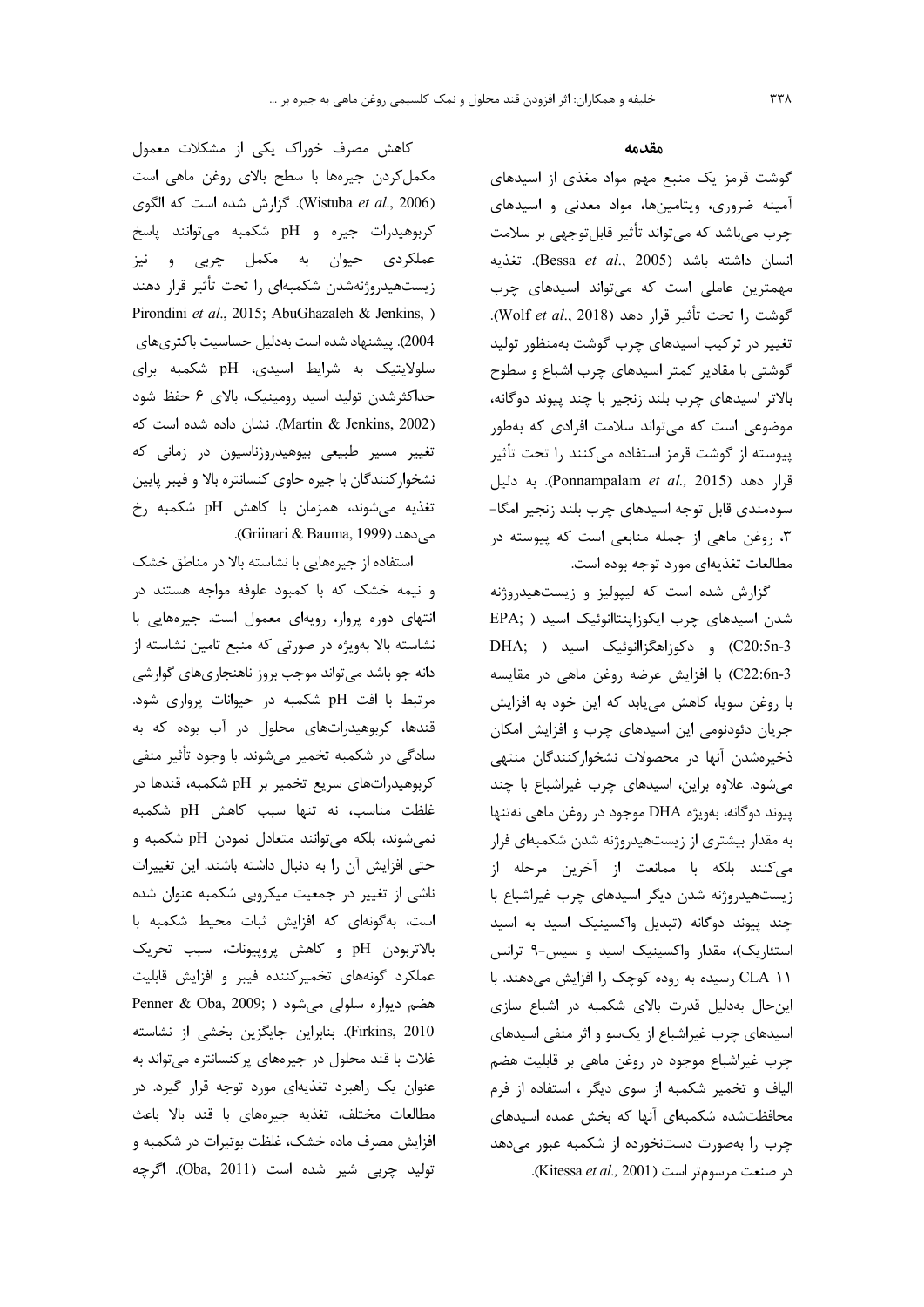پژوهشی که عملکرد رشد را با تغذیه جیرههای حاوی مکمل ساکارز مورد بررسی قرار داده باشد در دسترس Razzaghi et al., ) نیست اما در گاوهای شیری افزایش ( 2016) يا تمايل به افزايش ( Nombekela & Murphy, 1995) در توليد چربي شير با افزودن قند محلول به جيره گزارش شده است. تحریک قابلیت هضم فیبر به دلیل بهبود محيط شكمبه (Broderick & Radloff, 2004) از جمله سازوکارهایی است که توجیهکننده این یافتهها مے باشد.

قابلیت قندها در تحریک مصرف ماده خشک، متعادل کردن pH شکمبه و حمایت از عملکرد تولید می تواند فرصتی برای استفاده از آنها در کنار نمک کلسیمی روغن ماهی بوده و برخی از جنبههای محدودکننده این منبع چربی را پوشش دهد. از سویی ديگر با وجود ارتباط قابلتوجه تخمير كربوهيدراتها و سوختوساز چربی و اهمیت الگوی اسیدهای چرب گوشت در سلامتی انسان، مطالعهای که برهمکنش چربی جیره و قند محلول بر عملکرد رشد و الگوی اسیدهای چرب لاشه در گوسالههای پرواری را مورد بررسی قرار داده باشد در دست نیست. بنابراین هدف از این پژوهش بررسی اثر افزودن قند محلول به جیره حاوی نمک کلسیمی اسیدهای چرب روغن ماهی بر عملکرد، ترکیب شیمیایی، کیفیت و اسیدهای چرب گوشت گوسالههای یرواری مے باشد.

### مواد و روشها

گوسالەھای مورد آزمایش این پژوهش در ایستگاه آموزشی و پژوهشی گروه علوم دامی پردیس کشاورزی و منابع طبیعی دانشگاه تهران، با استفاده از تعداد ۳۶راس گوساله نر هلشتاین با میانگین وزن اوليه ٧ه±٢۶٩كيلوگرم انجام شد. حيوانات بهصورت تصادفی به چهار گروه ۹ راسی تقسیم شده و هر یک از گروهها بەطور تصادفی به یکی از جیرههای آزمایشی اختصاص داده شدند. مدت زمان این پژوهش ۱۱۴ روز بود که ۱۴ روز قبل از آن بهعنوان دوره عادتدهی به جایگاه و جیره آزمایشی در نظر گرفته شد. در طول دوره عادتدهی جهت ایمنی بیشتر گوسالهها، تزریق ای-سلنيوم بەصورت زير يوستى بە ھمە آنها انجام شد.

# جیرههای آزمایشی و خوراکدهی

تنظيم جيرهها با استفاده از نرمافزار NRC (1996) صورت گرفت (جدول ١). در تمامي جيرهها، ٧۵ درصد كنسانتره و ۲۵ درصد علوفه (یونجه و سیلاژ ذرت) بر اساس ماده خشک در نظر گرفته شد. تیمارها شامل دو سطح ساکارز صفر و ۵ درصد و نمک کلسیمی روغن ماهی در دو سطح صفر و ۲/۵ درصد در ماده خشک جیره بود که در قالب چینش فاکتوریل ۲×۲ به صورت تصادفی به گوسالهها اختصاص یافت. اجزای تشکیل دهنده جیرهها در جدول ۱ آمده است. جیرهها به صورت کاملاً مخلوط و روزانه در دو نوبت ساعت ٨ صبح و ١۶ عصر به گوسالهها تغذيه مى شد. مکمل نمک کلسیمی روغن ماهی مورد استفاده از شرکت كيميا دانش الوند واقع در شهرك شكوهيه قم تهيه شد.

خوراک مصرفی بهصورت انفرادی و روزانه برای گوسالهها ثبت شد و باقیمانده خوراک هر روز قبل از ریختن خوراک جدید جمعآوری و توزین شد. جهت تعیین تغییرات وزن بدن گوسالهها، وزن کشی آنها به صورت هر ۳۸ روز یکبار، با در نظر گرفتن ۱۶ ساعت گرسنگے انجام شد.

# کشتار گوسالهها و اندازهگیری صفات مربوط به خصوصيات لاشه

پس از اتمام آزمایش (۱۱۴ روز) تمام گوسالهها وزن کشی و کشتار شدند. پس از کشتار، عضله چشمی در حد فاصل دنده ۱۲ و ۱۳ برای اندازهگیری فاکتورهای مرتبط با گوشت نمونهبرداری شد.

اندازهگیری ترکیب شیمیایی نمونههای گوشت و کبد ترکیب شیمیایی نمونههای گوشت و کبد با استفاده از روش AOAC (1990) تعیین شد. برای تعیین ماده خشک، ۵ گرم گوشت یا کبد چرخشده در داخل ظروف مخصوص ریخته شد و سپس به مدت ۴۸ ساعت در آون گذاشته شد. برای تعیین خاکستر ۳ گرم نمونه گوشت یا کبد در بوتههای چینی قرار گرفت و درصد خاکستر پس از ۶ ساعت ماندن نمونه در کوره الکتریکی با دمای ۵۵۰ درجه سانتیگراد محاسبه شد. اندازهگیری درصد چربی خام نمونههای گوشت و کبد، با استفاده از دستگاه سوكسوله (Soxtec) مدل ۱۰۴۳ انجام شد. جهت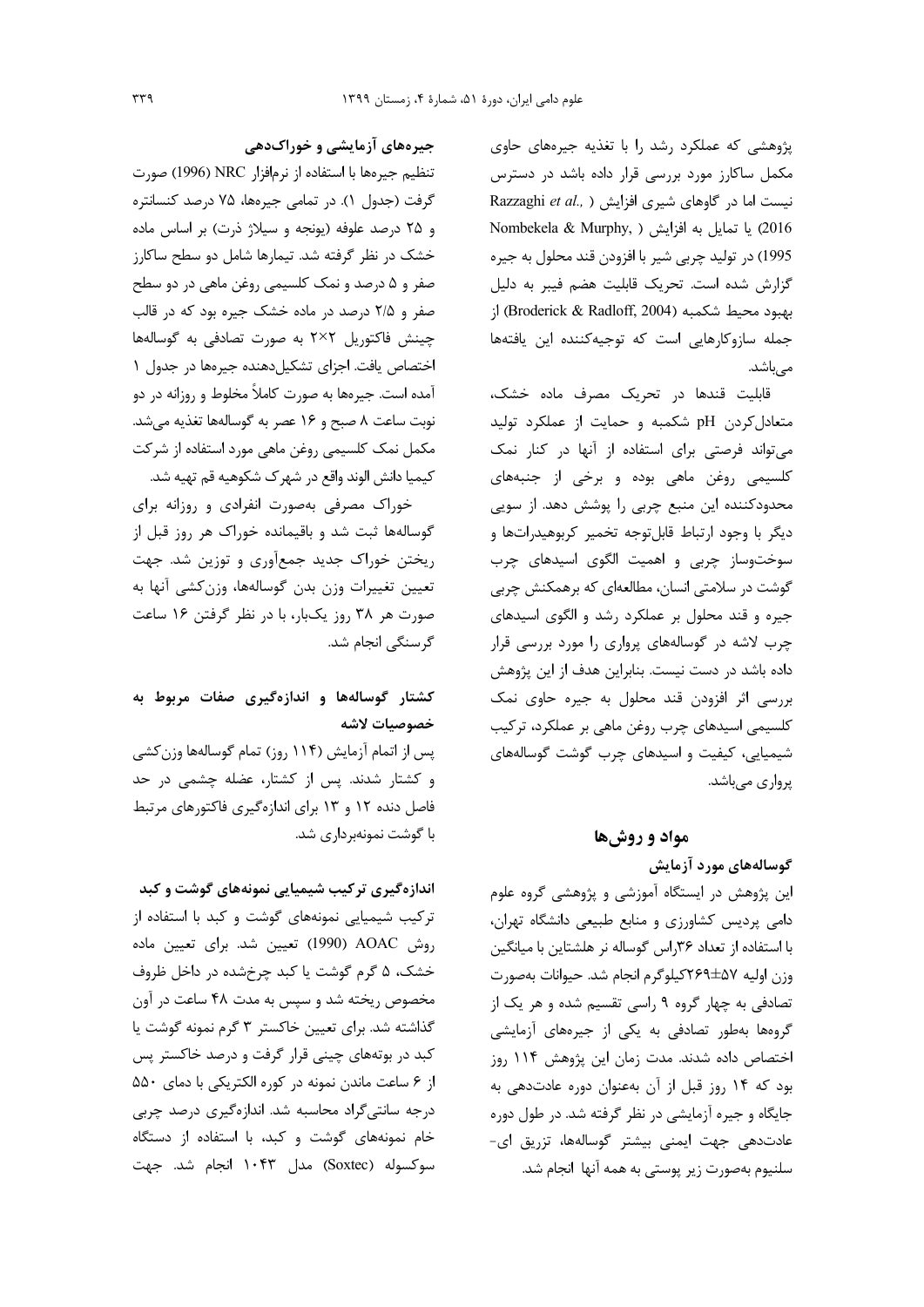اندازهگیری پروتئین خام نمونههای گوشت و کبد، ۱/۵ گرم نمونه در لولههای مخصوص اندازهگیری پروتئین خام قرار داده و ۵ گرم کاتالیزور سولفات مس به همراه ۲۰ میلی لیتر اسید سولفوریک به آن اضافه شد. سپس در هیتر مخصوص هضم تا زمانیکه رنگ فیروزهای سولفات مس ظاهر شد قرار گرفت. پس از اتمام هضم در این مرحله بعد از سرد شدن نمونهها ۸۰ میلیلیتر آب مقطر اضافه کرده و پروتئین خام نمونهها به صورت اتوماتیک و با استفاده از دستگاه کلدالKjeltecAuto مدل ١٠٣٠ اندازەگىرى شد.

# تعیین الگوی اسیدهای چرب گوشت

جهت تعیین الگوی اسیدهای چرب نمونههایی از عضله راسته در روز کشتار برداشته و در دمای ۲۰- درجه سانتیگراد نگهداری شد. نمونههای گوشت (۱ گرم) ماهیچه راسته به صورت کامل هموژن شده و چربی آنها استخراج شد (Folch et al., 1957). سيس متيله كردن اسیدهای چرب با استفاده از اسیدکلریدریک متانوله طبق روش Ichihara & Fukubayashi انجام شد. در ابتدا ۹/۷ میلی لیتر از محلول اسید کلریدریک تجاری (۳۵ درصد) توسط ۴۱/۵ میلی لیتر از متانول رقیق شد بنابراین محلول اسید کلریدریک ۸ درصد بهدست آمد.

جهت متیلهکردن نمونههای چربی ۵ میلیگرم از نمونه چربی در داخل لولههای فالکن (۵۰ میلی لیتر) قرار داده شد و ١ ميلي ليتر محلول اسيد هيتا دكانوئيك (٢ میلیگرم در ۱ میلی لیتر هگزان) به عنوان استاندارد داخلی و ۱ میلی لیتر تولوئن به آن اضافه شد. جهت حل شدن بهتر چربی، ۷/۵ میلی لیتر متانول و ۱/۵ میلی لیتر از محلول تولید شده اسید کلریدریک (۸ درصد) به لولهها اضافه شد. بعد از ورتکس کردن لولهها به منظور متیلهشدن ملایم اسیدهای چرب، نمونهها به مدت ١۴ ساعت در حمام آب گرم (۴۵ درجه سانتی گراد) قرار گرفت. پس از سردشدن لولهها در دمای اتاق، ۵ میلی لیتر هگزان بههمراه ۵ میلی لیتر آب جهت استخراج استر اسیدهای چرب متیلهشده به لولهها اضافه شد. به منظور حذف آب از محيط لولهها سولفات سديم اضافه شد. بعد از ورتكس نهايي لولهها، لايه بالايي جهت آناليز اسیدهای چرب به داخل لولههای میکروتوبول (۱/۵

ميلي ليتر) انتقال داده شد. بعد از متيلاسيون، آناليز نمونهها جهت تعيين الگوى اسيدهاى چرب، با استفاده از دستگاه کروماتوگرافی گازی آجیلنت ( Agilent ichnologies GC model 7890 A, co., USA) انجام گرفت. ستون دستگاه کروماتوگرافی از نوع مویرگی محصول شرکت واریان کانادا و به طول ۱۰۰ متر، سطح مقطع ٠/٢ ميكرومتر و قطر ٠/٢٥ ميلي متر ( CP Sil-88; و دتكتور آن از نوع (Varian, Mississauga, Ontario یونیزاسیون شعلهای بود. نسبت تزریق بهصورت ۱ به ۲۰ و نرخ جریان ۱ میلی لیتر در دقیقه تنظیم شد. گاز نیتروژن نيز به عنوان گاز حامل آن انتخاب شد. مقدار تزريق نمونه ١ ميكروليتر بود. برنامه دمايي ستون به اين صورت تنظيم شد که دمای اولیه ستون ۸۰ درجه سانتیگراد و به مدت ۴ دقیقه در این دما ثابت ماند، سیس دما با سرعت ۱۰ درجه در دقیقه به ۱۷۰ درجه سانتیگراد افزایش یافت که مدت توقف در این دما برابر ١٠ دقیقه بود. در مرحله بعد، دما از ۱۷۰ به ۲۲۵ درجه سانتیگراد افزایش یافت که سرعت افزایش آن ۵ درجه سانتی گراد در دقیقه، و به مدت ۴ دقیقه در این دما ثابت ماند. در نهایت دمای ستون به ۲۴۰ درجه سانتی گراد با سرعت ۱ درجه سانتی گراد در دقيقه افزايش يافت كه مدت توقف آن در اين دما برابر ١٠ دقیقه بود. دمای قسمتهای تزریق و دتکتور به ترتیب در ۲۲۵ و ۲۴۰ درجه سانتیگراد تنظیم شد.

نتايج حاصل از آزمايش در قالب طرح كاملاً تصادفي (رابطه ۱) با چینش فاکتوریل ۲×۲ و رویه GLM نرمافزار SAS (2009) تجزیه و تحلیل شدند. در مدل آماری از گوسالهها بهعنوان اثر تصادفی و از وزن اولیه بهعنوان متغیر کمکی استفاده شد. میانگین مشاهدات توسط میانگین حداقل مربعات در سطح احتمال ۰/۰۵ در نظر گرفته شد و تمایل به معنیداری در سطح احتمال ۰/۰۵ تا ٠/١ مورد بحث قرار گرفت.

 $Y_{iik} = \mu + A_i + B_i + (A \times B)_{ii}$  $(1)$  $+\beta$  (Xi –  $\overline{X}$ ) +  $\varepsilon$ <sub>iik</sub>

که در آن، y<sub>ijk</sub>: مقدار هر مشاهده، µ: میانگین  $A_i$ ، كل، A<sub>i</sub>: اثر سطوح ساكارز، B<sub>i</sub>: اثرسطوح نمك كلسيمي  $\beta(Xi - \overline{X})$  : اثر متقابل ساكارز و نمك كلسيمى):  $AB_{ii}$ وزن دام به عنوان عامل کوواریت برای عملکرد و خوراک مصرفی و  $\varepsilon_{\rm iik}$  اثرخطای آزمایشی است.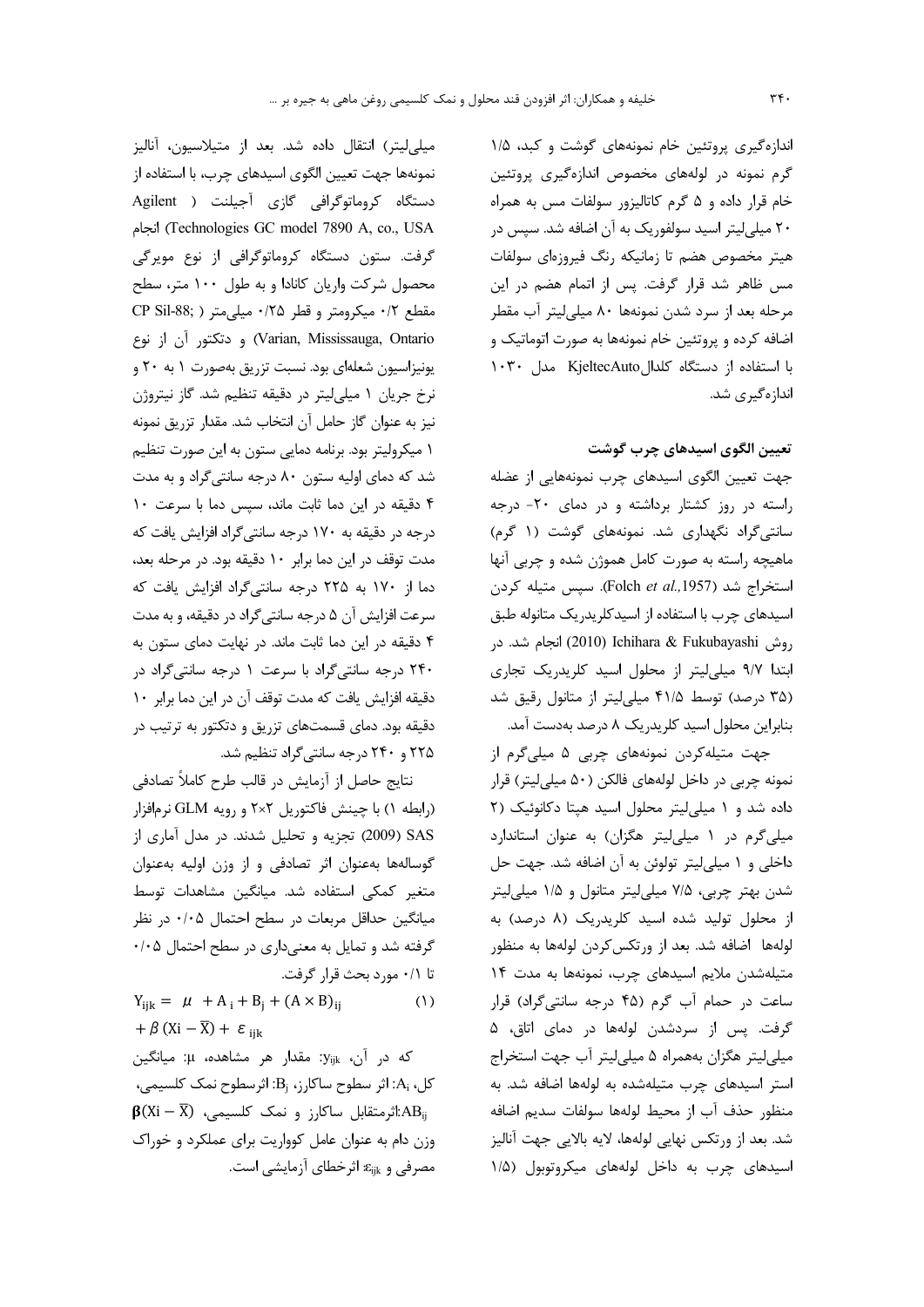|                                   |            | Diets <sup>1</sup> |              |         |  |  |  |
|-----------------------------------|------------|--------------------|--------------|---------|--|--|--|
| Ingradient (% of DM basis)        | <b>CON</b> | SU                 | CF           | $SU+CF$ |  |  |  |
| Alfalfa hay                       | 10.5       | 10.5               | 10.5         | 10.5    |  |  |  |
| Corn silage                       | 14.5       | 14.5               | 14.5         | 14.5    |  |  |  |
| Barley grian                      | 34         | 34                 | 34           | 34      |  |  |  |
| Corn grain ground                 | 23.3       | 16.3               | 12.3         | 5.3     |  |  |  |
| Soybean meal                      | 9          | 9                  | 9            | 9       |  |  |  |
| Wheat bran                        | 3          | 6                  | 8.5          | 10.5    |  |  |  |
| Rice bran                         | 2.5        | 1.5                | 6            | 6       |  |  |  |
| Sucrose                           | $\Omega$   | 5                  | $\mathbf{0}$ | 5       |  |  |  |
| Persia Omega3                     | $\Omega$   | $\theta$           | 2.5          | 2.5     |  |  |  |
| Calcium carbonate                 | 1.2        | 1.2                | 0.7          | 0.7     |  |  |  |
| Vitamin-mineral permix            | 0.7        | 0.7                | 0.7          | 0.7     |  |  |  |
| Sodium bicarbonate                | 1          | 1                  | 1            | 1       |  |  |  |
| White Salt                        | 0.3        | 0.3                | 0.3          | 0.3     |  |  |  |
| Chimical composition (%/kh DM)    |            |                    |              |         |  |  |  |
| Dry matter $\frac{0}{6}$ kg diet) | 62         | 62.2               | 62.2         | 62.4    |  |  |  |
| Crude Protein (%/kh DM)           | 14.3       | 14.1               | 14.4         | 14.1    |  |  |  |
| ME (Meal/kh DM)                   | 2.66       | 2.66               | 2.67         | 2.67    |  |  |  |
| NEM (Mcal/kh DM)                  | 1.8        | 1.8                | 1.8          | 1.8     |  |  |  |
| NEG (Meal/kh DM)                  | 1.2        | 1.2                | 1.2          | 1.2     |  |  |  |
| <b>NFC</b>                        | 52.2       | 52.2               | 46.8         | 47      |  |  |  |
| Starch                            | 41.1       | 36.7               | 34.9         | 30.4    |  |  |  |
| Sugar                             | 2.8        | 7.6                | 3.2          | 7.9     |  |  |  |

جدول ۱. اجزای مواد خوراکی و ترکیب شیمیایی جیرههای آزمایشی Table 1. Ingredient and chemical composition of experimental diets fed to growing bulls

١. جیرەهای آزمایشی به ترتیب شامل جیره بدون ساکارز و نمک کلسیمی روغن ماهی، جیره حاوی ۵ درصد ساکارز، جیره حاوی ۲۱۵ درصد نمک کلسیمی

روغن ماهی و جیره حاوی ۵ درصد ساکارز و ۲/۵ درصد نمک کلسیمی روغن ماهی. 1. Dietary treatments: CON= Control diet; SU= Sucrose; CF= Calcium salts of fish oil; and Su+CF= Sucrose with Calcium salts of fish oil supplementation

نتايج و بحث

### عملک د

ماده خشک مصرفی تحت تأثیر برهمکنش نمک  $(P = \cdot | \cdot \mathfrak{f})$  کلسیمی روغن ماهی و ساکارز قرار گرفت افزودن ساكارز به جيره حاوي نمک کلسيمي روغن ماهی، افزایش در مصرف خوراک را در پی داشت و این درحالی بود که استفاده از نمک کلسیمی روغن ماهی در جيره بدون ساكارز، موجب كاهش مصرف خوراك شد. افزودن ساکارز به جیرهها بهطور معنیداری افزایش وزن روزانه گوسالهها را بهبود بخشید (١/٢٢  $(P = \cdot \wedge \cdot \cdot \wedge \cdot P = \cdot \wedge \cdot P = \cdot \wedge \cdot \cdot \cdot P = \cdot \wedge \cdot \cdot \cdot P$ در برابر ۱/۰۹؛ وزن روزانه، وزن نهایی گوسالهها را تحت تأثیر قرار  $P = \cdot \Delta \mathcal{F}$ نداد (۵۳ھ/۰= $P = \cdot \Delta$  جدول

اگرچه برای اثر متقابل ساکارز و نمک کلسیمی اسیدهای چرب بلند زنجیر در جیرههای پرکنسانتره گوسالەھای پروار گزارش ھایی در دسترس نمی باشد، ولی در گاوهای شیری جایگزینی بخشی از نشاسته جیره با قند محلول، افزایش مصرف خوراک ( Penner 2009 (& Oba., 2009) را در پی داشته یا در پژوهشی دیگر، بدون تأثير (Razzaghi *et al.,* 2016) بوده است.

محققین گزارش کردند که تغذیه خوراک مایع همانند ملاس نیشکر و مایع حاصل از خیساب ذرت که حاوی منابع قند محلول می باشند، منجر به افزایش مصرف ماده خشک شده ولی اثر ثابتی بر تولید و ترکیب شیر در گاوهای شیری نداشت (Firkins, 2010). همچنین بالا رفتن خوشخوراکی جیره بهعنوان دلیل افزایش مصرف خوراک در زمان تغذيه جيرههاي سطوح بالاتر قندهاي محلول، مطرح شده است (Oba, 2011). براساس بررسیهای صورتگرفته، گزارشی مبنی بر اثر منفی قندهای محلول بر مصرف خوراک در گوسالههای پرواری و گاو شیری در دست نیست.

در پژوهش حاضر اثر متفاوتی از مصرف نمک کلسیمی روغن ماهی بر مصرف خوراک در جیرههای با و بدون ساکارز مشاهده شد. در مطالعاتی که با استفاده از روغن ماهی انجام شده، تأثیر متفاوتی بر مصرف خوراک گزارش شده است. محققین عنوان کردند در جیرههای با نشاسته بالا و پایین، مصرف روغن ماهي تأثيري بر مصرف ماده خشک در گاوهاي شيري نداشت (Razzaghi et al., 2016).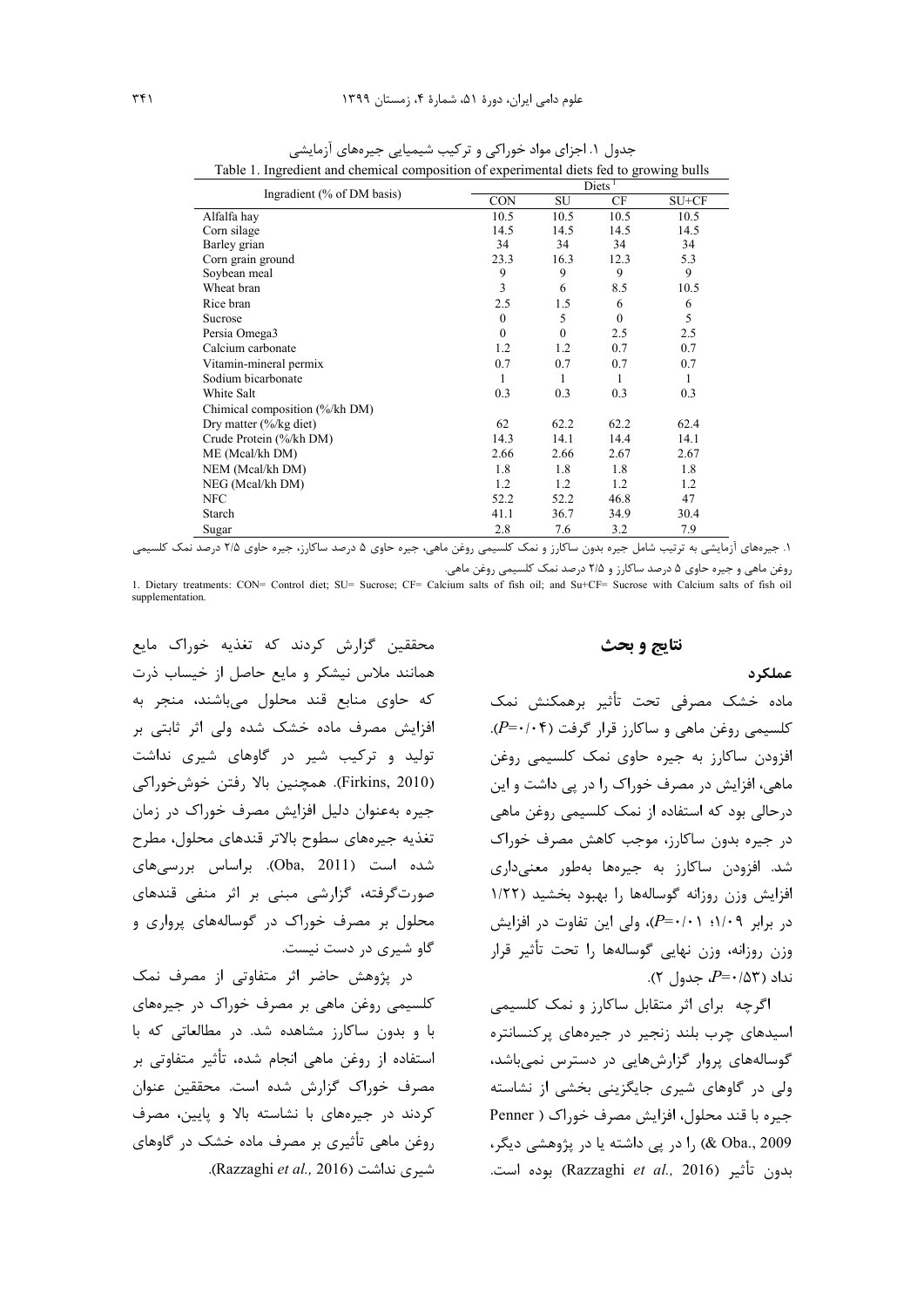| Item                | Diet ' |       |       |         | p-value    |         |       |             |
|---------------------|--------|-------|-------|---------|------------|---------|-------|-------------|
|                     | CON    | SU    | CF    | $SU+CF$ | <b>SEM</b> | Sucrose | Ca-FO | Interaction |
| Initial weight (kg) | 275.5  | 272.2 | 273.1 | 273.8   | 26.95      | 0.96    | 0.98  | 0.94        |
| Final weight (kg)   | 403    | 408.7 | 391   | 415     | 23.65      | 0.53    | 0.90  | 0.70        |
| $DMI$ (kg/d)        | 8.45   | 8.37  | 7.52  | 8.62    | 0.28       | 0.08    | 0.23  | 0.04        |
| $ADG$ (kg)          | 1.12   | .20   | .06   | 1.24    | 0.05       | 0.01    | 0.91  | 0.34        |
| Feed:gain           | 7.62   | 7.13  | 7.15  | 6.96    | 0.33       | 0.35    | 0.38  | 0.62        |
|                     |        |       |       |         |            |         |       |             |

جدول ۲. تأثیر ساکارز و نمک کلسیمی روغن ماهی بر عملکرد گوسالههای نر پرواری Table 2. Effect of sucrose (SU) and Ca- salts of fish oil (CF) on performance of fattening bulls

۱. جیرههای آزمایشی به ترتیب شامل جیره بدون ساکارز و نمک کلسیمی روغن ماهی، جیره حاوی ۵ درصد ساکارز، جیره حاوی ۲۱۵ درصد نمک کلسیمی

روغن ماهی و جیره حاوی ۵ درصد ساکارز و ۲/۵ درصد نمک کلسیمی روغن ماهی.

1. Dietary treatments: CON= Control diet; SU= Sucrose; CF= Calsium salts of fish oil; and Su+CF= Sucrose with Calsium salts of fish oil supplementation.

استفاده از نمک کلسیمی روغن ماهی در جیره حاوی ساکارز، موجب افزایش ماده خشک گوشت شد که این رفتار متفاوت، معنى دارشدن برهمكنش اين دو عامل را در پی داشت.

مطالعهای که برهمکنش چربی و قند محلول را بر کیفیت گوشت مورد بررسی قرار داده باشد در دسترس نیست ولی در چند مطالعه، اثر منابع مختلف چربی بر کیفیت گوشت مورد بررسی قرار گرفته است که هدف بیشتر این مطالعات، بررسی محتوای چربی و اسیدهای چرب گوشت بوده است (Seabrok et al., 2012; Wolf et al., 2018). نشان داده شده است که ماده خشک گوشت ارتباط das caracas) (محتوای چربی آن دارد ( das caracas padre et al., 2006). با اینحال در آزمایش حاضر محتوای چربی گوشت خام در تیمارهای مختلف اختلاف معنیداری نداشتند. همچنین در برخی مطالعات نشان داده شده است که pH بالاتر گوشت با محتواى بالاتر رطوبت آن مرتبط است ( Hopkins et al., 2014) كه به دليل تحت تأثير قرار نگرفتن pH گوشت (دادهها گزارش نشدهاند)، این سازوکار نیز در آزمایش حاضر نمیتواند برهمکنش مشاهدهشده را توجیه نماید، که پیشنهاد می شود، برای تأثیر این یافته و بررسی سازوکارهای احتمالی مؤثر بر آن، پژوهشهای بیشتری صورت پذیرد.

(2012) Najafi et al. محاضر، اله السور (2012) و .2018) Zakariyapour-Bahnamiri et al. كزارش نمودند که افزودن روغن ماهی غیرمحافظتشده تأثیری بر پروتئین، چربی و خاکستر گوشت و کبد نداشت درحال*ی که* در دیگر مطالعات، کاهش معنی دار مصرف خوراک با مصرف سطوح مختلف روغن ماهي در گوسالههای پرواری گزارش شده است ( Wistuba et .cd., 2006; Zakariapour et al., 2018). در این مطالعه مقدار بالاتر خوراک مصرفی در گوسالههای تغذیهشده با جیرههای حاوی قند و چربی میتواند با pH بالاتر شكمبه در اين حيوانات توضيح داده شود. در گاوهای شیری بالا رفتن سهم نشاسته جیره و كاهش pH متعاقب آن، با مصرف كمتر خوراك مرتبط بوده است (Zebeli et al., 2012). هم چنین افزایش مصرف خوراک با مصرف توأم ساکارز و نمک کلسیمی روغن ماهی در پژوهش حاضر ممکن است بهدلیل یذیرش بهتر خوراک با کاهش نشاسته جیره و غلبه مزه شیرین قند باشد (Oba, 2011). از سویی دیگر، نمکهای کلسیمی اسیدهای چرب بلند زنجیر در pH Jenkins & Bridges, ) بالاتر شكمبه، يايدارتر هستند 2007). پایداری بالاتر این اسیدهای چرب به معنی آزادشدن کمتر آنها در شکمبه در نتیجه عدم ایجاد Shingfield et ) اختلال در تخمیر شکمبهای میباشد al., 2012) که می تواند از مصرف بیشتر خوراک حمات کند.

### تر کیب شیمیایی گوشت

مقدار پروتئین، چربی و خاکستر گوشت و کبد تحت تأثير تيمارهاي أزمايشي قرار نگرفت (جدول ٣). اثر متقابل ساکارز و نمک کلسیمی روغن ماهی بر مقدار ماده خشک گوشت معنیدار بود (۰۵+=P). استفاده از نمک کلسیمی روغن ماهی در جیره بدون ساکارز، کاهش ماده خشک گوشت را در یی داشت، ولی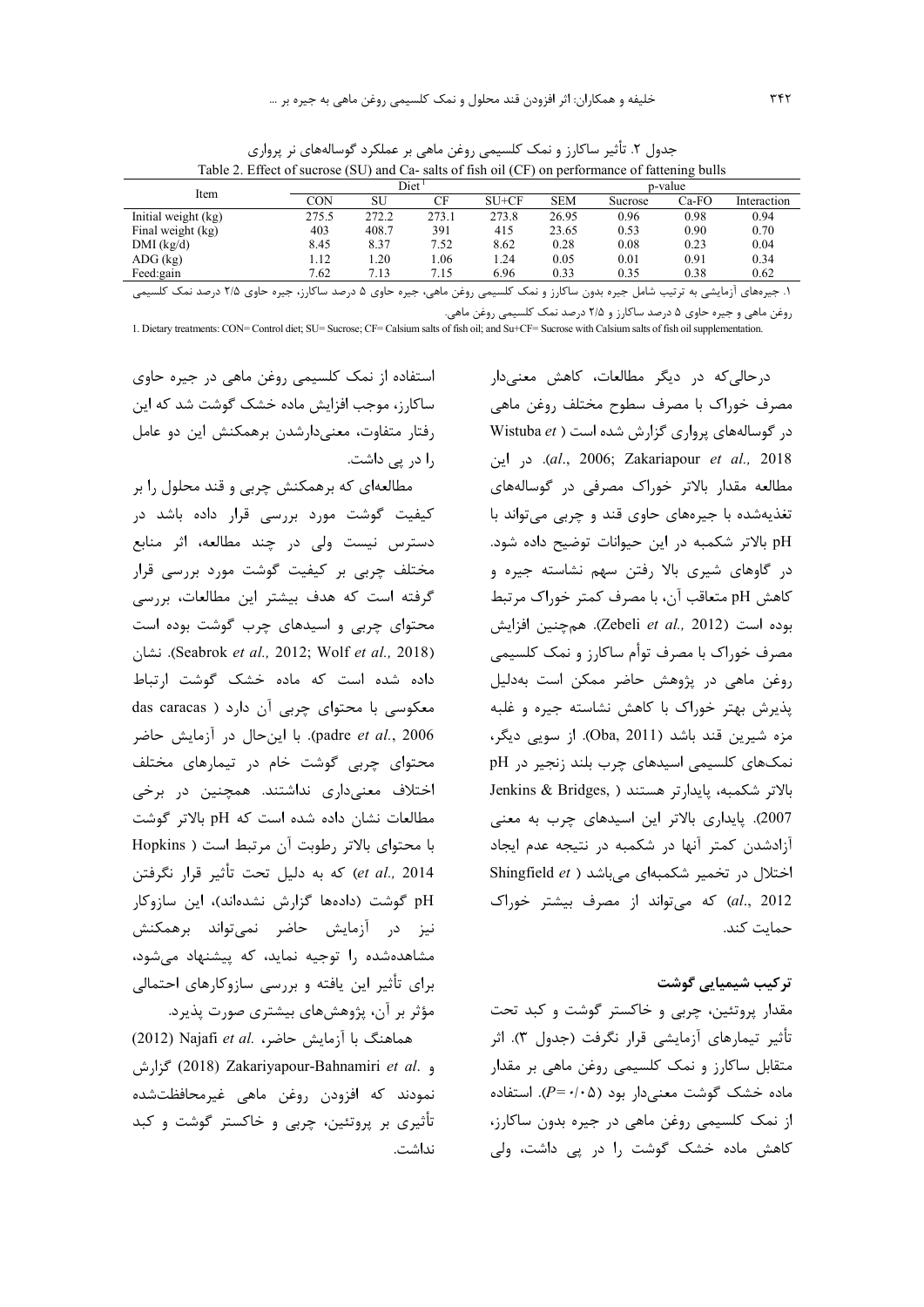| گوسالەھای نر پرواری (درصد) |  |  |
|----------------------------|--|--|
|----------------------------|--|--|

Table 3. Effect of sucrose (SU) and Ca- salts of fish oil (CF) on chemical composition (%) of longissimus dorsi muscle and hepatic of fattening bulls

| Item       | Diet       |       |       |         | p-value    |         |         |             |
|------------|------------|-------|-------|---------|------------|---------|---------|-------------|
|            | <b>CON</b> | SU    | CF    | $SU+CF$ | <b>SEM</b> | Sucrose | $Ca-FO$ | Interaction |
| LM         |            |       |       |         |            |         |         |             |
| Dry matter | 26.06      | 25.39 | 25.69 | 26.54   | 0.38       | 0.82    | 0.30    | 0.05        |
| Protein    | 22.30      | 21.68 | 22.41 | 22.24   | 0.30       | 0.20    | 0.27    | 0.46        |
| Fat        | 2.27       | 1.99  | 2.03  | 2.70    | 0.15       | 0.44    | 0.59    | 0.31        |
| Ash        | 1.25       | 1.20  | 1.21  | 1.29    | 0.06       | 0.83    | 0.68    | 0.31        |
| Hepatic    |            |       |       |         |            |         |         |             |
| Dry matter | 28.06      | 28.94 | 28.41 | 28.37   | 0.40       | 0.30    | 0.79    | 0.26        |
| Protein    | 18.79      | 18.37 | 19.05 | 18.70   | 0.33       | 0.25    | 0.38    | 0.92        |
| Fat        | 2.95       | 2.54  | 2.50  | 2.75    | 0.20       | 0.69    | 0.58    | 0.12        |
| Ash        | 2.36       | 2.06  | 2.31  | 2.32    | 0.14       | 0.19    | 0.67    | 0.44        |
|            |            |       |       |         |            |         |         |             |

۱. جیرههای آزمایشی به ترتیب شامل جیره بدون ساکارز و نمک کلسیمی روغن ماهی، جیره حاوی ۵ درصد ساکارز، جیره حاوی ۲۱۵ درصد نمک کلسیمی روغن ماهی و جیره حاوی ۵ درصد ساکارز و ۲/۵ درصد نمک کلسیمی روغن ماهی.

1. Dietary treatments: CON= Control diet; SU= Sucrose; CF = Calsium salts of fish oil; and Su+CF = Sucrose with Calsium salts of fish oil supplementation.

با این حال، برخی مطالعات ارتباط بین افزایش مصرف اسيدهاى چرب بلندزنجير با چند پيوند دوگانه را با كاهش تجمع چربى در بدن از طريق افزايش اکسیداسیون چربی در کبد و اثرگذاری بر بیان ژنهای مانند کارنتین پالمیتوئیل ترانسفراز-آ و دلتاع دسچوراز Buchley & Howe, 2010; ) نشان داده شده است Ponnampalam et al., 2014)، كه با يافتههاى آزمایش حاضر در تطابق نمیباشد. در آزمایش حاضر شاخصهای اکسیداسیون کبدی و بیان ژنهای مرتبط با سوختوساز چربی در کبد مورد بررسی قرار نگرفته است و جمع بندی در این رابطه مستلزم انجام پژوهشهای بیشتری می باشد.

الگوی اسیدهای چرب ماهیچه

در پژوهش حاضر ترکیب اسیدهای چرب ماهیچهای تحت تأثير اثر متقابل نمک کلسيمي روغن ماهي و قند محلول در جيره قرار نگرفت (جدول ۴). استفاده از نمک کلسیمی روغن ماهی در جیره موجب افزایش اسيدهاى چرب اشباع c16:0 (P < · / · ۴) و c24:0 (P<۰/۰۱) در ماهیچه راسته گوسالهها شد، در حالی كه غلظت C18:0 (اسيد استئاريك) كاهش يافت (P<٠/٠٢). نتايج آزمايش حاضر در تطابق با .2018) Zakariyapour-Bahnamiri et al. گزارش کردند استفاده از روغن ماهی در جیره گوسالەھای نړ پرواړی افزایش غلظت ماهیچەای

C16:0 و C14:0 و كاهش در مقدار اسيد استئاريك را در یی داشت. همچنین کاهش مشاهده شده در غلظت C18:0 در نتیجه تغذیه نمک کلسیمی روغن ماهی در گوشت (2014) Ferreira at al. موافق با یافتههای برههای پرواری است. با این حال، این محققین تفاوتی در غلظت اسیدهای چرب C16:0 و C24:0 گزارش نک دند.

اسید استئاریک موجود در گوشت، اثر خنثی در بیماریهای قلبی عروقی و نیز چندین نوع سرطان دارد، با این حال در جیره غذایی سالم، مقادیر بالای اسیدهای چرب غیراشباع مطلوب نیست، زیرا این اسیدهای چرب موجب افزایش کلسترول پلاسما می شوند (Katan et al., 1994; Hunter et al., 2010).

در بحث اسیدهای چرب کوتاهزنجیر، میزان اسیدهای چرب فرد کربن شامل (C15:0 و C17:0) با افزودن ساكارز و نمك كلسيمي روغن ماهي به جيرهها کاهش داشت و اسید چرب ۲۱۷:۰ با حضور منبع قند محلول در جیره کمتر بود (P=٠/٠٧). براساس بررسی های صورت گرفته، پژوهشی در مورد اثر ساکارز بر الگوی اسیدهای چرب گوشت در دسترس نیست. اسیدهای چرب کربن منفرد مانند C۱۵:۰ و C۱۷:۰ می توانند با طویل شدن زنجیر کربنی پروپیونات پا والرات ساخته میشوند ولی پیش ساز اسیدهای چرب شاخهدار، اسیدهای آمینه شاخهداری مانند والین، لوسین و ایزولوسین یا اسیدهای کربوکسیلیک کوتاه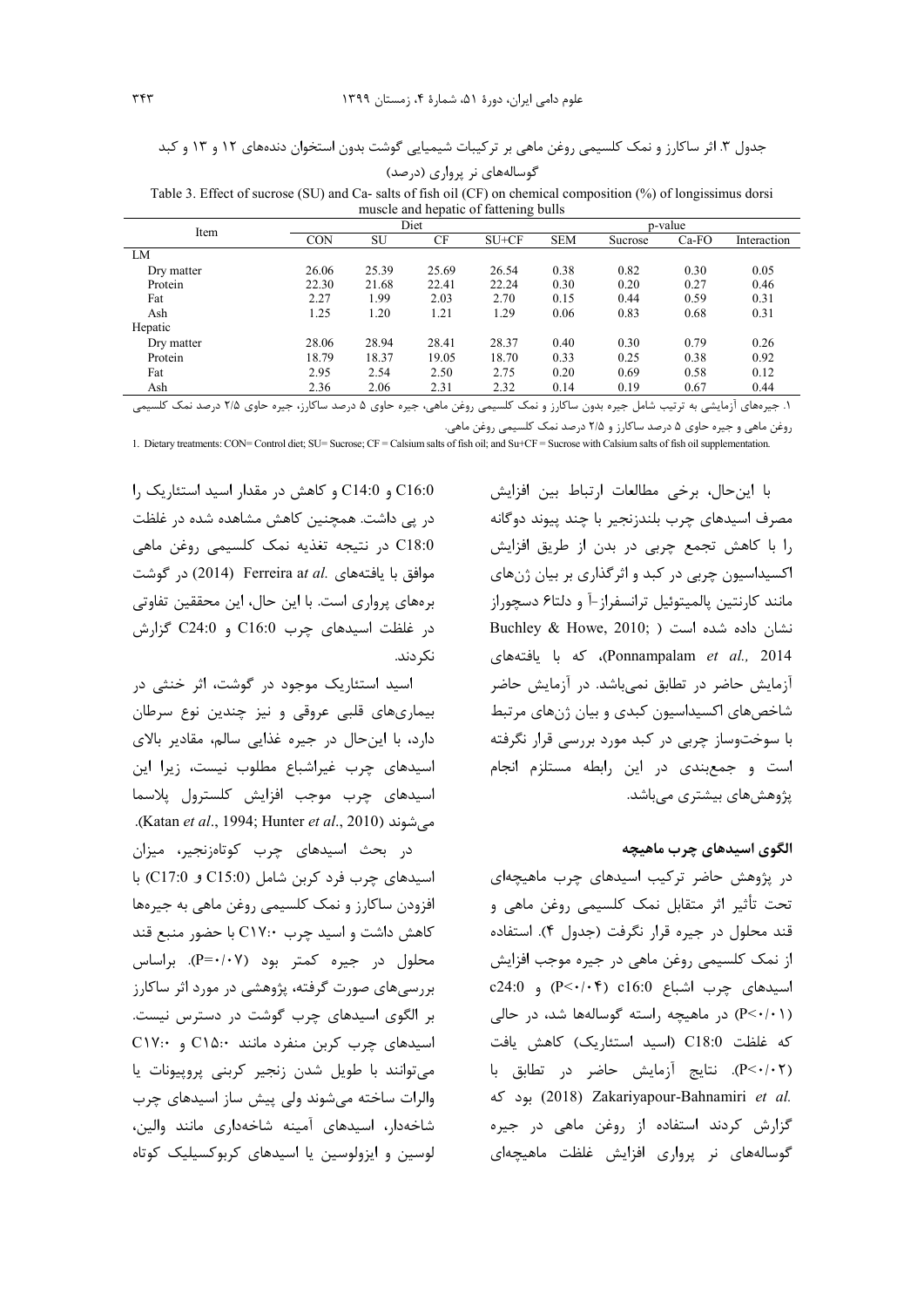زنجیر شاخهداری مانند ایزوبوتریک و اسید ایزووالریک میباشند (Kaneda, 1991). توانایی طویل شدن زنجیر این اسیدهای چرب محدود است، بنابراین افزایش نسبت اسیدهای چرب کربن منفرد با تغذیه جیرههایی پر نشاسته بر پایه دانه غلات با تخمیرپذیری بالا در شکمبه، میتواند بیانگر افزایش در جمعیت Cabrita et ) باکتریهای تخمیر کننده نشاسته باشد al., 2009) و كاهش نشاسته جيره مي تواند اسيدهاى چرب مورد اشاره را كاهش دهد. در واقع غلظت كمتر پروپیونات در جیرههایی با نشاسته پایینتر میتواند در غدد پستانی تولید اسیدهای چرب زنجیر مستقیم کربن منفرد (C15:0 و C17:0) را از پروپیونیل کوآنزیم آ کاهش داده و یا با ورود کمتر پروپیونیل كوآنزيم آ در اسيدهاي چرب باكتريايي، كاهش غلظت اسیدهای چرب C۱۵:۰ و C۱۷:۰ را موجب شده باشد. افزایش در نسبت C17:0 میتواند نشان دهنده افزایش فعالیت آنزیم استئاروئیل کوآنزیم آ اشباع زدا باشد که با سطوح بالای گلوکز خون به خاطر افزایش در نسبت مولاري پروپيونات يا افزايش در جذب دئودنومي گلوكز تحريک مي شود (Vlaeminck et al., 2006).

استفاده از نمک کلسیمی روغن ماهی، افزایش غلظت اسید واکسینیک (۱/۵۴ در برابر ۱/۱۷ درصد؛ p=۰/۰۳) و سیس-۹ ترانس-۱۱ اسید لینولئیک (CLA) (۵۱/۰ در برابر ۰/۳۳ درصد؛ ۰/۰۳ در عضله چشمی گوسالهها را در پی داشت. اسیدهای چرب ترانس ١٠- c١٨:١ ترانس 11- C١٨:١ واسطههای اصلی زیست هیدروژنه شدن اسیدهای چرب غیراشباع میباشند ( & Bauman Lock, 2006; Bauman et al., 2008). دكوزاهگزاانوئيک اسید موجود در روغن ماهی باعث کاهش زیستهیدروژنه شدن اسید واکسینیک و به تبع آن افزایش غلظت آن در شكمبه مى شود (Abughazaleh & Jenkins, 2004). غلظت این واسطهها در شکمبه بستگی به عوامل مختلفی از جمله غلظت اسیدهای چرب غیراشباع در جیره (Harfoot et al., 1973)، نرخ عبور و pH شكمبه دارد (Qiu et al., 2004). اگر چه مکمل چربی استفاده شده در آزمایش حاضر بهصورت محافظت شده بود اما با افزایش درجه غیراشباع بودن اسیدهای چرب در ترکیب نمکهای کلسیمی از یکسو و اسیدیترشدن شکمبه در

جیرههای پرکنسانترهای مانند آزمایش حاضر از سویی دیگر، میزان محافظت در برابر هیدروژنهشدن زیستی و بی تأثیر بودن نمکـهای کلسیمی اسیدهای چرب Relling & Reynolds, 2007; ) غيراشباع، كاهش مي يابد Jenkins & Bridges, 2007). با این حال، آزادسازی آهسته و محدود اسیدهای چرب از ساختار نمکی، مانند چربی مورد استفاده در این آزمایش را عاملی برای محافظت قابل قبول نمكهاى كلسيمى اسيدهاى چرب غيراشباع در شكمبه مي دانند (Block et al., 2005). در مقابل، برخی گزارشها بیانگر کارایی محدود این روش در محافظت از اسیدهای چرب غیراشباع به ویژه در شرایط Jenkins & Bridges, ) افت pH مايع شكمبه است 2007). افزایش مشاهدهشده غلظت واسطههای زیستهیدروژنهشدن اسیدهای چرب غیراشباع در آزمایش حاضر نشان میدهد که محافظت از این اسیدهای چرب بهصورت کامل نبوده است. در عین حال ارزیایی دقیق میزان محافظت با توجه به دادههای آزمایش حاضر مقدور نبوده و مستلزم اخذ نمونه در زمانهای مختلف از مایع شکمبه و اندازهگیری واسطه-های زیست هیدروژنه شده در محیط شکمبه ( Fuentes *et al.,* 2009) می باشد.

در مطالعه حاضر تغذیه نمک کلسیمی روغن ماهی افزايش غلظت اسيدهاي چرب غيراشباع 3n3 C18:3 داخل ماهیچهای را در پی داشت که مطابق با دیگر آزمایشهایی است که در گوساله و بره پرواری با استفاده Ferreira et al., ) از روغن ماهی به انجام رسیده است .(2014; Zakariyapour-Bahnamiri et al., 2018 همچنین مکمل کردن نمک کلسیمی روغن ماهی باعث افزایش اسیدهای چرب بلند زنجیر c20:4، c20:5 ، c24:0 و c22:6 در عضله راسته گوسالهها شد (p →/···). مجموع اسیدهای چرب n-3 PUFA (شامل C20:5 ،C18:3 n3 و C22:6) در گوشت افزایش یافت و همین امر سبب کاهش نسبت اسیدهای چرب n-6/n-3 و افزایش ذخیره داخل ماهیچهای اسیدهای چرب امگا-۳ (ایکوزاپنتاانوئیک اسید و دکوزاهگزاانوئیک اسید) شد (P≤۰/۰۰۱)، که در ارتقای سلامت و ارزش غذایی گوشت تأثیر بهسزایی دارد. روغن ماهي تأثيري بر نرخ تجزيه ليپيدي يا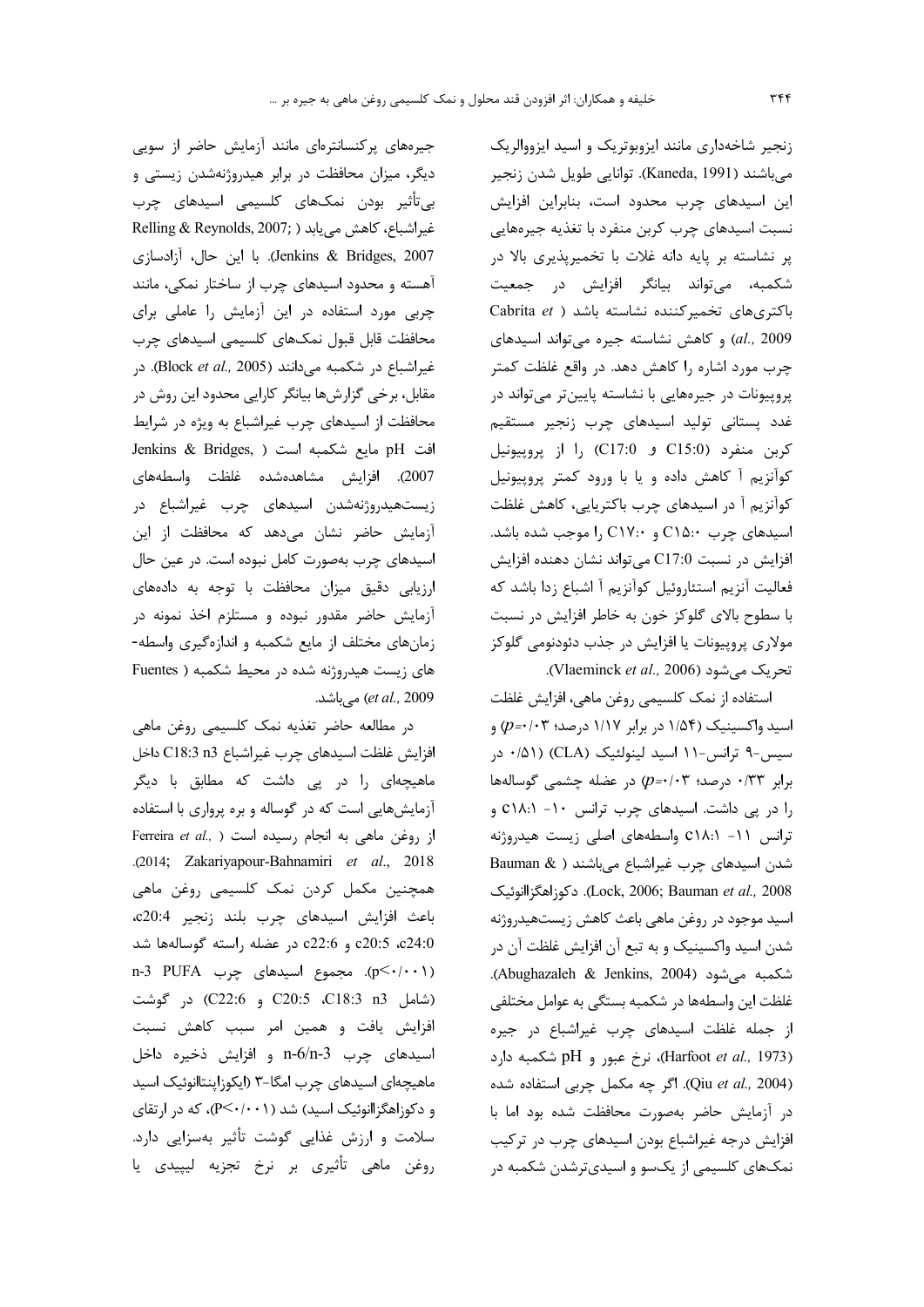زیستهیدروژنهشدن ظاهری اسیدهای چرب لینولئیک و لینولنیک نداشته است. کاهش هم زمان در مقدار اسید استئاریک و افزایش در پیش،ادههایی مانند اسید واکسنیک و ایزومر ترانس-۱۱، سیس ۱۵ اسید لینولئیک به هنگام تغذيه روغن ماهي نشان مي دهد كه اين روغن به ترتیب مرحله نهایی زیستهیدروژنهشدن اسیدهای چرب لینولئیک و لینولنیک را مهار می کند ( Chow et .(al., 2004; Shingfield et al., 2010

.2001) Scollan *et al*) يا تغذيه جيرههاي حاوي اسيدهاى چرب غيراشباع n-٣ باعث افزايش نسبت اسیدهای چرب غیراشباع زنجیر بلند ۳−n بجز اسید اسید ایکوزاینتاانوئیک شد و نسبت اسیدهای چرب غیراشباع زنجير بلند n−۶ ,ا كاهش داد. همچنين روغن ماهي مقادیر اسید دکوزاهگزاانوئیک (۲ برابر) و ۳-۲ ۴/ ۲۲:۴ (۴ برابر) افزایش داد. در کل هدف از محافظت از اسیدهای

چرب غیراشباع زنجیر بلند کاهش اثر آنها بر روی زیستهیدروژنه شدن شکمبهای و افزایش جذب دئودنومی آنها در مقایسه با فرمهای محافظت نشده در دام است (Jenkins & Bridges, 2007). هماهنگ با این EPA افزایش ١/٨ برابری در EPA (2018) EPA و ۲/۸ برابری در DHA در عضلات نقاط مختلف بدن تلیسههای گوشتی تغذیهشده با روغن ماهی محافظت شده در برابر روغن آفتابگردان را گزارش نمودند. مصرف مقادیر بالای اسیدهای چرب ۶−n در انسان، می تواند تشديدكننده واكنش هاى التهابى باشد؛ نسبت مناسب اسیدهای چرب ۶-n به ۳-n برای تغذیه انسان، حدود ۴ به ١ ييشنهاد شده است (Kitessa et al., 2001)، كه اين نسبت بسیار نزدیک به مقدار مشاهدهشده در گوشت گوسالەھای تغذیەشدە با نمک کلسیمی روغن ماھی میباشد.

جدول ۴. تأثیر ساکارز و نمک کلسیمی روغن ماهی بر الگوی اسیدهای چرب گوسالههای پرواری (درصد)

| dorsi muscle Holstein bulls <sup>1</sup> |       |       |       |         |            |         |         |             |
|------------------------------------------|-------|-------|-------|---------|------------|---------|---------|-------------|
| Item                                     | Diet  |       |       |         | p-value    |         |         |             |
|                                          | CON   | SU    | CF    | $SU+CF$ | <b>SEM</b> | Sucrose | $Ca-FO$ | Interaction |
| C12:0                                    | 0.34  | 0.26  | 0.30  | 0.22    | 0.09       | 0.39    | 0.66    | 0.99        |
| C14:0                                    | 3.34  | 2.92  | 2.86  | 3.18    | 0.43       | 0.91    | 0.80    | 0.40        |
| C14:1                                    | 1.12  | 0.84  | 0.98  | 1.02    | 0.16       | 0.45    | 0.89    | 0.32        |
| C15:0                                    | 0.38  | 0.32  | 0.28  | 0.22    | 0.07       | 0.40    | 0.17    | 0.26        |
| C15:1                                    | 0.18  | 0.12  | 0.16  | 0.10    | 0.05       | 0.21    | 0.67    | 0.51        |
| C16:0                                    | 25.62 | 25.14 | 27.58 | 28.40   | 1.16       | 0.88    | 0.04    | 0.58        |
| C16:1                                    | 4.24  | 3.98  | 4.78  | 4.86    | 0.45       | 0.84    | 0.14    | 0.71        |
| C17:0                                    | 1.02  | 0.66  | 0.82  | 0.72    | 0.12       | 0.07    | 0.57    | 0.29        |
| C17:1                                    | 0.72  | 0.44  | 0.54  | 0.46    | 0.11       | 0.12    | 0.48    | 0.38        |
| C18:0                                    | 15.84 | 15.12 | 13.80 | 12.70   | 0.84       | 0.29    | 0.02    | 0.82        |
| $C18:1$ cis 9                            | 34.74 | 33.80 | 35.38 | 34.00   | 1.87       | 0.54    | 0.83    | 0.91        |
| $C18:1$ trans 11                         | 1.06  | 1.28  | 1.66  | 1.42    | 0.16       | 0.95    | 0.03    | 0.17        |
| $C18:2$ cis9 Trans 11                    | 0.30  | 0.36  | 0.58  | 0.44    | 0.06       | 0.54    | 0.01    | 0.14        |
| $\Sigma$ C18:1 10 trans                  | 0.22  | 0.12  | 0.18  | 0.10    | 0.05       | 0.07    | 0.54    | 0.84        |
| C18:2n6                                  | 5.72  | 6.36  | 5.08  | 5.66    | 0.54       | 0.27    | 0.23    | 0.96        |
| C18:3n3                                  | 0.34  | 0.39  | 0.58  | 0.52    | 0.06       | 0.96    | 0.006   | 0.39        |
| C20:0                                    | 0.14  | 0.12  | 0.12  | 0.16    | 0.06       | 0.87    | 0.86    | 0.62        |
| C20:1                                    | 0.12  | 0.14  | 0.20  | 0.24    | 0.05       | 0.54    | 0.08    | 0.84        |
| C20:2                                    | 0.30  | 0.40  | 0.54  | 0.58    | 0.09       | 0.44    | 0.03    | 0.74        |
| C20:3                                    | 0.18  | 0.16  | 0.10  | 0.08    | 0.05       | 0.72    | 0.17    | 0.98        |
| C20:4                                    | 0.24  | 0.24  | 0.08  | 0.06    | 0.03       | 0.71    | 0.0001  | 0.71        |
| C22:0                                    | 0.26  | 0.22  | 0.10  | 0.08    | 0.05       | 0.59    | 0.02    | 0.86        |
| C22:1                                    | 0.86  | 0.96  | 0.52  | 0.44    | 0.16       | 0.95    | 0.02    | 0.58        |
| C24:0                                    | 0.16  | 0.14  | 0.38  | 0.32    | 0.04       | 0.38    | 0.0004  | 0.66        |
| C24:1                                    | 0.12  | 0.08  | 0.32  | 0.26    | 0.05       | 0.30    | 0.0009  | 0.83        |
| C20:5                                    | 0.01  | 0.01  | 0.38  | 0.42    | 0.04       | 0.69    | 0.0001  | 0.63        |
| C22:6                                    | 0.02  | 0.02  | 0.40  | 0.44    | 0.03       | 0.57    | 0.0001  | 0.58        |
| UFA <sup>*</sup>                         | 50.49 | 49.69 | 52.46 | 51.10   | 1.71       | 0.54    | 0.34    | 0.87        |
| $SFA$ <sup>T</sup>                       | 46.94 | 44.76 | 45.86 | 45.68   | 1.40       | 0.41    | 0.95    | 0.49        |
| MUFA $\rm{W}$                            | 43.16 | 41.64 | 44.54 | 42.80   | 1.93       | 0.41    | 0.52    | 0.96        |
| $PIFA^t$                                 | 7.33  | 8.06  | 7.92  | 8.30    | 0.53       | 0.31    | 0.44    | 0.75        |
| <b>PUFA/SFA</b>                          | 0.16  | 0.18  | 0.17  | 0.18    | 0.01       | 0.19    | 0.43    | 0.46        |
| n-3 PUFA                                 | 0.37  | 0.42  | 1.36  | 1.38    | 0.07       | 0.63    | 0.0001  | 0.86        |
| n-6 PUFA                                 | 6.36  | 6.88  | 5.44  | 5.90    | 0.54       | 0.37    | 0.09    | 0.95        |
| $n - 6/n - 3$                            | 17.52 | 16.96 | 4.00  | 4.51    | 1.24       | 0.98    | 0.0001  | 0.67        |
| <b>Total CLA</b>                         | 0.52  | 0.48  | 0.76  | 0.54    | 0.09       | 0.16    | 0.11    | 0.32        |

Table 4. Effects of sucrose (SU) and Ca- salts of fish oil (CF) on fatty acids profile (g/100 g fatty acid) of longissimus

١. جیرەهای آزمایشی به ترتیب شامل: جیره بدون ساکارز و نمک کلسیمی روغن ماهی، جیره حاوی ۵ درصد ساکارز، جیره حاوی ۲۱۵ درصد نمک کلسیمی

روغن ماهی و جیره حاوی ۵ درصد ساکارز و ۲/۵ درصد نمک کلسیمی روغن ماهی.<br>روغن ماهی و جیره حاوی ۵ درصد ساکارز و ۲/۵ درصد نمک کلسیمی روغن ماهی (I. Dietary treatments: CON= Control diet; SU= Sucrose; CF= Calsium salts of fish oi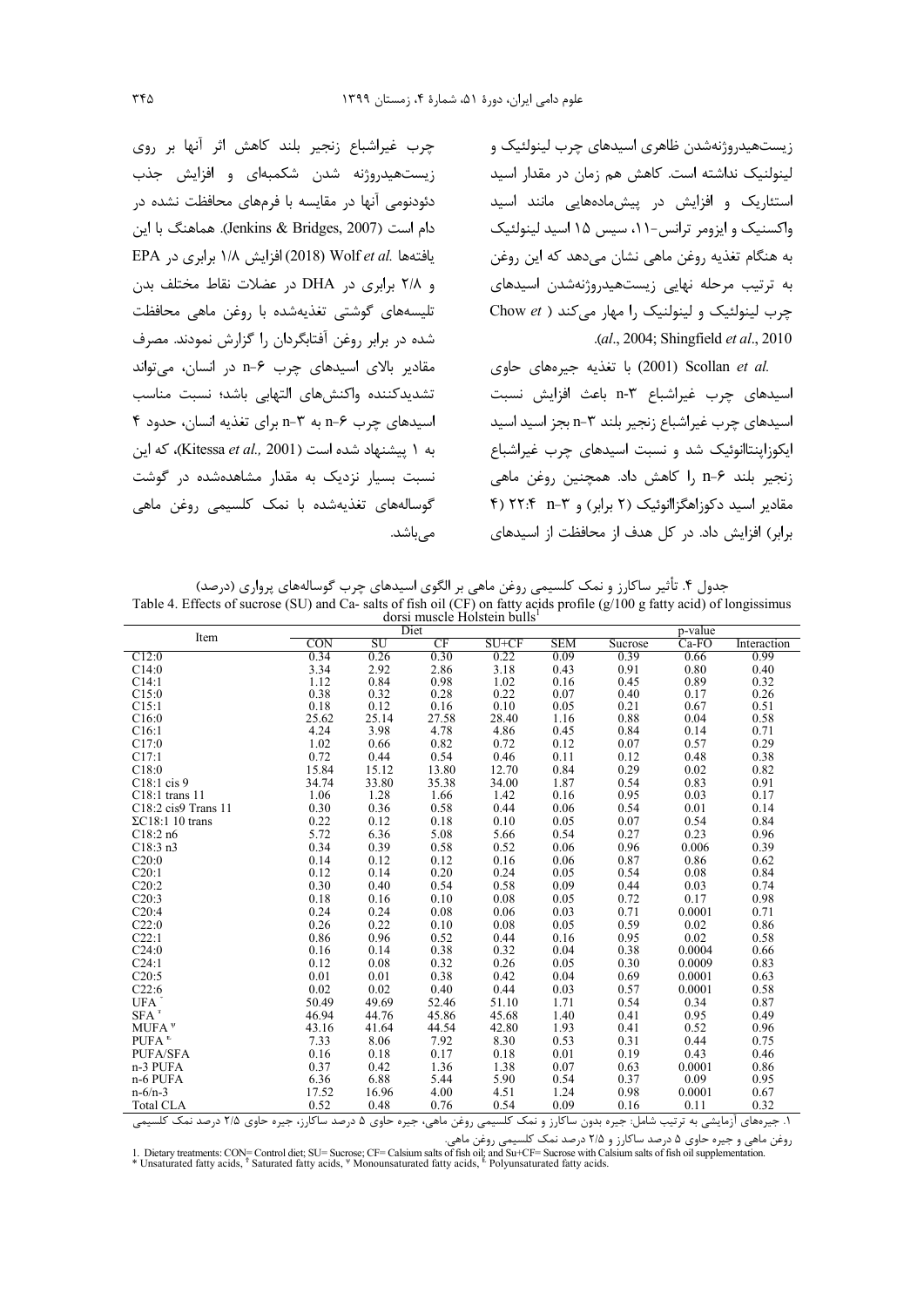به دنبال داشت و افزودن ساكارز به جيرهها سبب کاهش مجموع اسید چرب ترانس -۱۰ C۱۸:۱ در گوشت شد که به معنی بهبود کیفیت و ارزش تغذيهاي گوشت است.

### **سپاسگزاری**

از دانشگاه علوم کشاورزی و منابع طبیعی خوزستان به خاطر حمایت مالی از این پژوهش در قالب رساله دکتری و از دانشگاه تهران جهت فراهمنمودن امکان انحام آزمایش، تشکر و قدردانی می گردد.

در کل استفاده از نمک کلسیمی روغن ماهی همراه با ساكارز سبب افزايش مصرف ماده خشك و بهبود فزایش وزن روزانه در گوسالههای پرواری شد. همچنین برهمکنش این دو عامل افزایش ماده خشک گوشت را در پی داشت. مصرف نمک کلسیمی روغن ماهی کاهش نسبت اسیدهای چرب n-۶ به ۳-n از طريق افزايش غلظت اسيدهاي چرب C1A:1) CLA و همچنین اسید واکسینیک و C1A:1) CLA  $\vert \cdot \vert$ سیس-۹، ترانس-۱۱) در ماهیچه راسته گوسالهها را

#### **REFERENCES**

- 1. AbuGhazaleh, A.A. & Jenkins, T.C. (2004). Docosahexaenoic acid promotes vaccenic acid accumulation in mixed ruminal cultures when incubated with linoleic acid. *Journal of Dairy Science*, *87*, 1047-1050.
- 2. AOAC (1990). *Official methods of analysis*. (15<sup>th</sup> ed.). Arlington, VA: Association of Official Analytical Chemists. pp. 931-932.
- 3. Bauman, D.E. & Lock, A.L. (2006). Conjugated linoleic acid: biosynthesis and nutritional significance. In *Advanced Dairy Chemistry Volume 2 Lipids* (pp. 93-136). Springer, Boston, MA.
- 4. Bauman, D. E., Perfield, J. W., Harvatine, K. J. & Baumgard, L. H. (2008). Regulation of fat synthesis by conjugated linoleic acid: lactation and the ruminant model. *The Journal of nutrition*, *138*, 403-409.
- 5. Bessa, R. J. B., Portugal, P. V., Mendes, I. A. & Santos-Silva, J. (2005). Effect of lipid supplementation on growth performance, carcass and meat quality and fatty acid composition of intramuscular lipids of lambs fed dehydrated lucerne or concentrate. *Livestock Production Science*, *96*, 185-194.
- 6. Block, E., Chalupa, W., Evans, E., Jenkins, T., Moate, P., Palmquist, D. & Sniffen, C. (2005). Calcium salts are highly digestible. *Feedstuffs*, *77*, 20-25.
- 7. Broderick, G. A. & Radloff, W. J. (2004). Effect of molasses supplementation on the production of lactating dairy cows fed diets based on alfalfa and corn silage. *Journal of dairy science*, *87*, 2997-3009.
- 8. Buckley, J. D. & Howe, P. R. (2010). Long-chain omega-3 polyunsaturated fatty acids may be beneficial for reducing obesity-a review. *Nutrients*, *2*, 1212-1230.
- 9. Cabrita, A. R. J., Vale, J. M. P., Bessa, R. J. B., Dewhurst, R. J. & Fonseca, A. J. M. (2009). Effects of dietary starch source and buffers on milk responses and rumen fatty acid biohydrogenation in dairy cows fed maize silage-based diets. *Animal feed science and technology*, *152*, 267-277.
- 10. Chow, T.T., Fievez, V., Moloney, A.P., Raes, K., Demeyer, D. & De Smet, S. (2004). Effect of fish oil on in vitro rumen lipolysis, apparent biohydrogenation of linoleic and linolenic acid and accumulation of biohydrogenation intermediates. *Animal Feed Science and Technology*, *117*(1-2), 1-12.
- 11. das Graças Padre, R., Aricetti, J.A., Moreira, F.B., Mizubuti, I.Y., do Prado, I.N., Visentainer, J.V., de Souza, N.E. & Matsushita, M. (2006). Fatty acid profile, and chemical composition of Longissimus muscle of bovine steers and bulls finished in pasture system. *Meat Science*, 74, 242-248.
- 12. Ferreira, E. M., Pires, A. V., Susin, I., Gentil, R. S., Parente, M. O. M., Nolli, C. P., ... & Ribeiro, C. V. D. M. (2014). Growth, feed intake, carcass characteristics, and meat fatty acid profile of lambs fed soybean oil partially replaced by fish oil blend. *Animal Feed Science and Technology*, *187*, 9-18.
- 13. Firkins, J. L. & Eastridge, M. L. (2010). Addition of sugars to dairy rations. In *Proceedings of the 19th Annual Tri-State Dairy Nutrition Conference, Grand Wayne Center, Fort Wayne, Indiana, USA* (pp. 91-105).
- 14. Folch, J., Lees, M. & Stanley, G. S. (1957). A simple method for the isolation and purification of total lipides from animal tissues. *Journal of biological chemistry*, *226*, 497-509.
- 15. Fuentes, M. C., Calsamiglia, S., Cardozo, P. W. & Vlaeminck, B. (2009). Effect of pH and level of concentrate in the diet on the production of biohydrogenation intermediates in a dual-flow continuous culture. *Journal of Dairy Science*, *92*, 4456-4466.
- 16. Griinari, J. M. & Bauman, D. E. (1999). Biosynthesis of conjugated linoleic acid and its incorporation into meat and milk in ruminants. *Advances in conjugated linoleic acid research*, *1*, 180-200.
- 17. Harfoot, C.G., Noble, R.C. & Moore, J.H. (1973). Factors influencing the extent of biohydrogenation of linoleic acid by rumen micro‐organisms in vitro. *Journal of the Science of Food and Agriculture*, *24*, 961-970.
- 18. Hopkins, D. L., Ponnampalam, E. N., Van De Ven, R. J. & Warner, R. D. (2014). The effect of pH decline rate on the meat and eating quality of beef carcasses. *Animal Production Science*, *54*, 407-413.

نتيجه *گ*ير ي